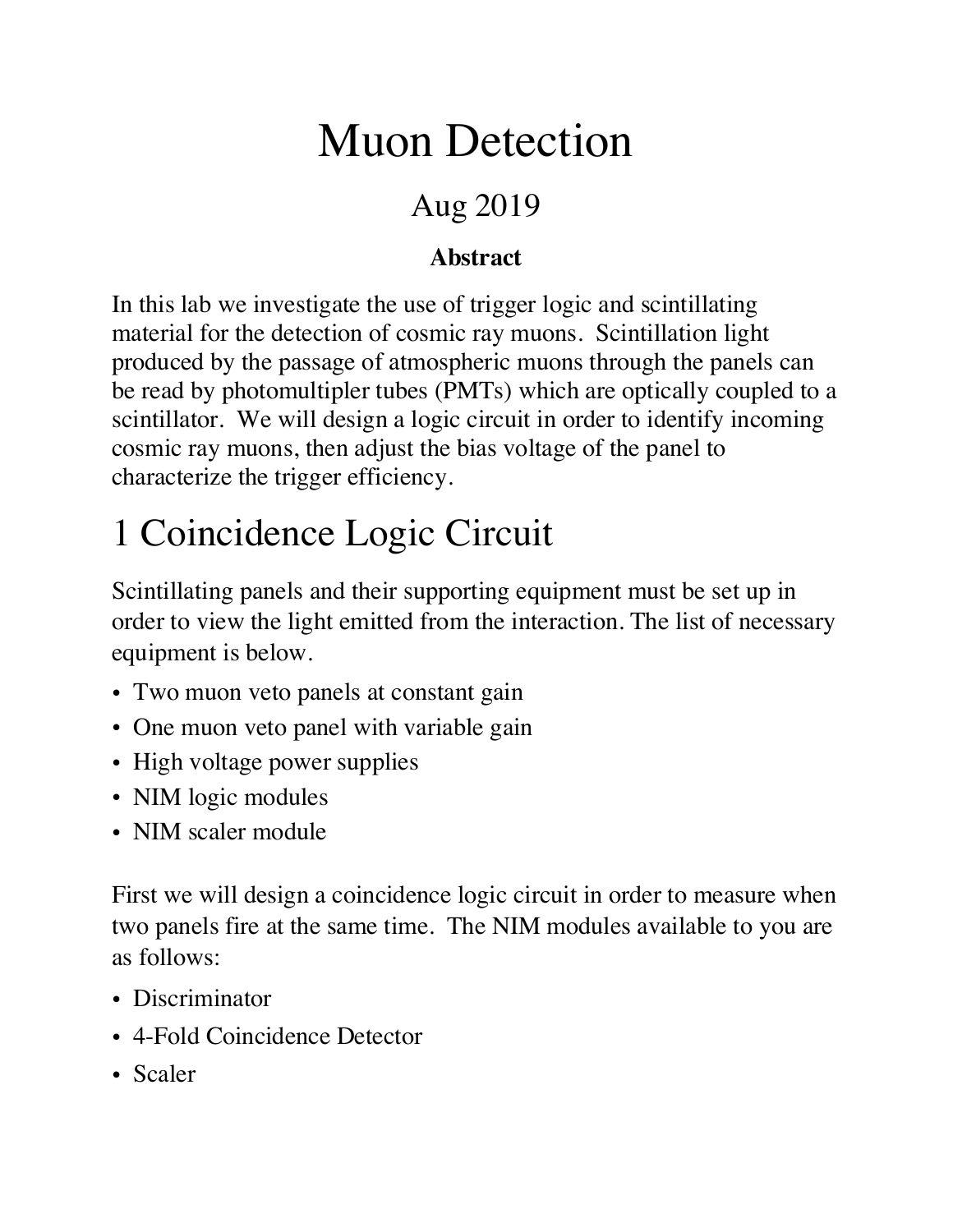On the board, design your coincidence detection circuit with your group, tracing the signal from the PMT through each component. Once you are satisfied, implement the circuit with the provided LEMO cables. Be sure to observe the output of the circuit on the provided oscilloscope to make sure the behavior works as designed.

Once this is finished, implement a similar circuit to count the coincidence of *three* PMTs for comparison.

### 2 Efficiency Measurement Operation

The panels should be stacked with the unknown panel between the two known panels. The unknown muon veto panel should kept below the maximum bias voltage of -1100 V while the known panels should be kept held at -1100 V during data-taking (PLEASE DO NOT TOUCH KNOBS CORRESPONDING TO KNOWN PANELS). The power supplies should be slowly ramped to the voltage, rather than instantly set to a large magnitude. The signal cables should be connected to the NIM logic for the known coincidence pair and the raw PMT signals can be viewed on the scope to ensure that the logic circuit is operating properly. Once proper operation is confirmed, the scalar is reset to zero and a timer started for a certain interval. Record the final count of the scalar after the interval with the known panels.

### 3 Analysis and Discussion

The counts for the data-taking periods can be converted to a rate for each

by taking:  $R_i = C_i/t_i$ 

where Ci is the count observed for dataset i and ti is the exposure time for the dataset.

1. What do you notice with the count rate as a function of unknown panel PMT bias voltage?